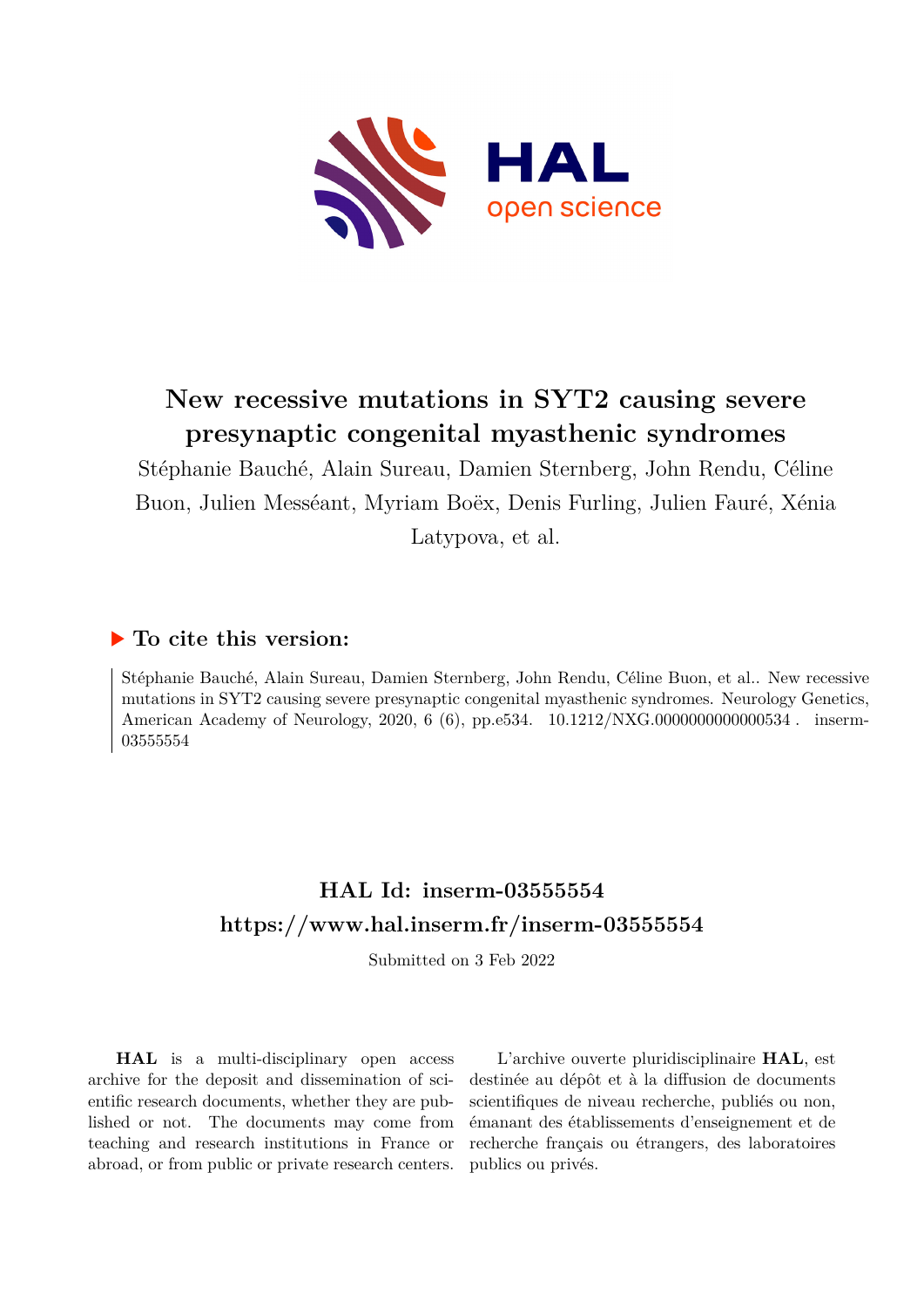# New recessive mutations in SYT2 causing severe presynaptic congenital myasthenic syndromes

Stéphanie Bauché, PhD, Alain Sureau, PhD, Damien Sternberg, MD, John Rendu, PharmD, PhD, Céline Buon, Julien Messéant, PhD, Myriam Boëx, PhD, Denis Furling, PhD, Julien Fauré, PhD, Xénia Latypova, MD, PhD, Antoinette Bernabe Gelot, MD, PhD, Michèle Mayer, MD, Pierre Mary, MD, Sandra Whalen, MD, Emmanuel Fournier, MD, PhD, Isabelle Cloix, MD, Ganaelle Remerand, MD, Fanny Laffargue, MD, Marie-Christine Nougues, MD, Bertrand Fontaine, MD, PhD, Bruno Eymard, MD, PhD, Arnaud Isapof, MD, and Laure Strochlic, PhD

Neurol Genet 2020;6:e534. doi:[10.1212/NXG.0000000000000534](http://dx.doi.org/10.1212/NXG.0000000000000534)

# Abstract

#### **Objective**

To report the identification of 2 new homozygous recessive mutations in the synaptotagmin 2 (SYT2) gene as the genetic cause of severe and early presynaptic forms of congenital myasthenic syndromes (CMSs).

#### Methods

Next-generation sequencing identified new homozygous intronic and frameshift mutations in the SYT2 gene as a likely cause of presynaptic CMS. We describe the clinical and electromyographic patient phenotypes, perform ex vivo splicing analyses to characterize the effect of the intronic mutation on exon splicing, and analyze the functional impact of this variation at the neuromuscular junction (NMJ).

#### **Results**

The 2 infants presented a similar clinical phenotype evoking first a congenital myopathy characterized by muscle weakness and hypotonia. Next-generation sequencing allowed to the identification of 1 homozygous intronic mutation c.465+1G>A in patient 1 and another homozygous frameshift mutation c.328 331dup in patient 2, located respectively in the 5' splice donor site of SYT2 intron 4 and in exon 3. Functional studies of the intronic mutation validated the abolition of the splice donor site of exon 4 leading to its skipping. In-frame skipping of exon 4 that encodes part of the C2A calcium-binding domain of SYT2 is associated with a loss-offunction effect resulting in a decrease of neurotransmitter release and severe pre- and postsynaptic NMJ defects.

#### Conclusions

This study identifies new homozygous recessive SYT2 mutations as the underlying cause of severe and early presynaptic form of CMS expanding the genetic spectrum of recessive SYT2 related CMS associated with defects in neurotransmitter release.

From the Sorbonne Université, INSERM, UMRS974, Centre de Recherche en Myologie, Hôpital de la Pitié-Salpêtrière, Paris, (S.B., A.S., C.B., J.M., M.B., D.F., E. F., B.F., B.F., A.I., L.S.); CHU APHP (D.S., J.R., J.F., X.L., A.B.G., M.M., P.M., S.W., E.F., I.C., G.R., F.L., M.C.N., B.F., B.E., A.I.); Aix-Marseille University, INSERM, INMED, Campus de Luminy, Marseille, France (A.B.G.); UFR Cardiogénétique et Myogénétique, Hôpital de la Pitié-Salpêtrière, APHP, Paris (D.S.); UF de génétique clinique, CRMR Anomalies du développement et syndromes malformatifs, APHP, Hôpital Armand Trousseau, Paris, France (S.W.); Université de Grenoble Alpes, INSERM, CHU Grenoble Alpes, GIN (J.R., J.F., X.L.); CHU Clermont Ferrand (I.C., G.R., F.L.); and Reference Centre for Neuromuscular Pathologies "Nord/Est/Ile-de France" Paris (A.B.G., M.M., P.M., S.W., M.C.N., B.F., B.E., A.I.).

Funding information and disclosures are provided at the end of the article. Full disclosure form information provided by the authors is available with the full text of this article at [Neurology.org/NG](http://ng.neurology.org/lookup/doi/10.1212/NXG.0000000000000534).

The Article Processing Charge was funded by the authors.

This is an open access article distributed under the terms of the [Creative Commons Attribution-NonCommercial-NoDerivatives License 4.0 \(CC BY-NC-ND\),](http://creativecommons.org/licenses/by-nc-nd/4.0/) which permits downloading and sharing the work provided it is properly cited. The work cannot be changed in any way or used commercially without permission from the journal.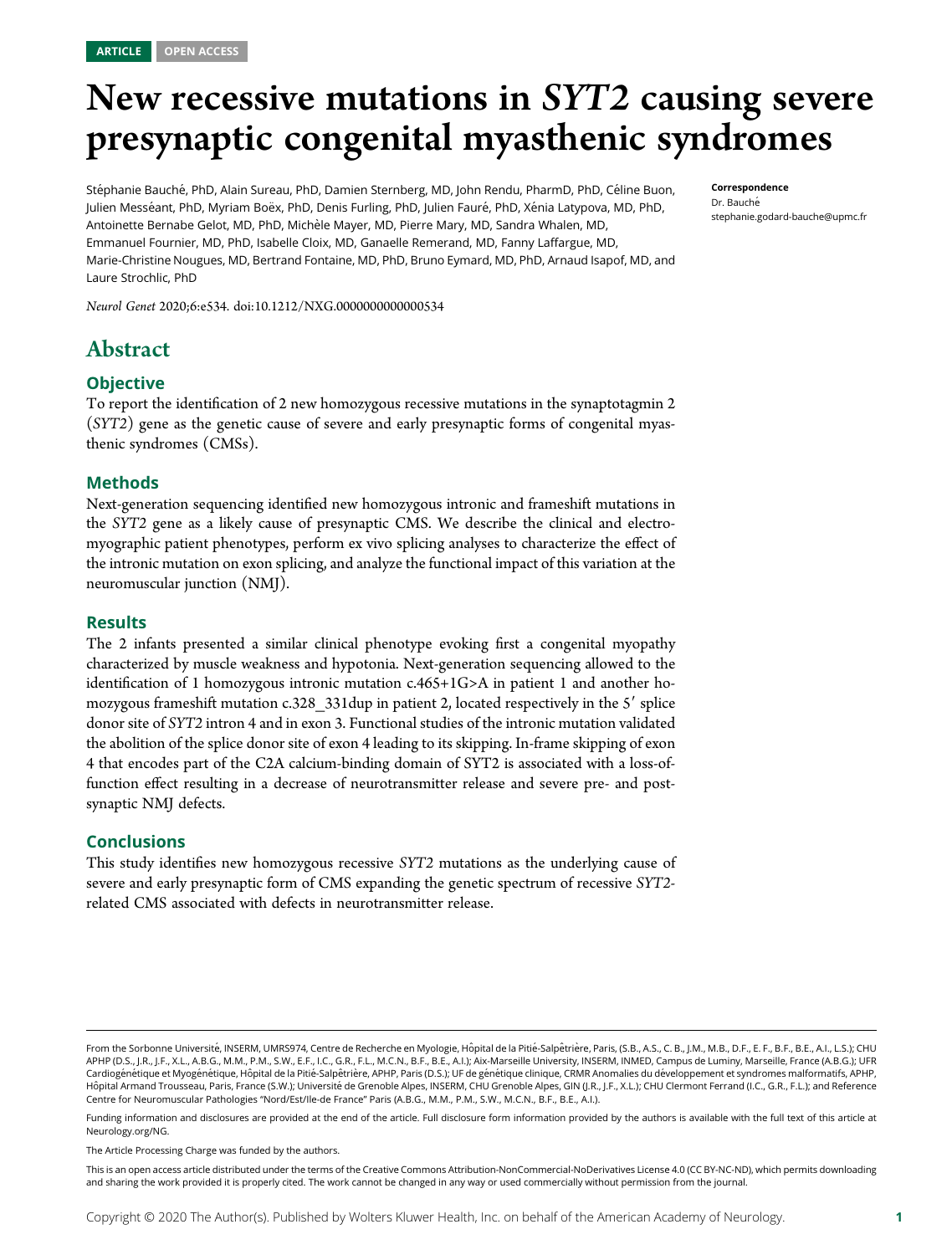# **Glossary**

 $AChR = acetylcholine receptor; CMS = congenital myasthenic syndrome; EMMG = electromography; NGS = next$ generation sequencing;  $NIV =$  noninvasive ventilation;  $NMJ =$  neuromuscular junction;  $PBS =$  phosphate-buffered saline;  $RNS =$  repetitive nerve stimulation;  $SYT2 =$  synaptotagmin 2.

Congenital myasthenic syndromes (CMSs) are rare genetic diseases due to malfunction of neuromuscular transmission caused by mutations in genes critical for proper neuromuscular junction (NMJ) development and function and characterized by a fatigable muscle weakness.<sup>1</sup>

Among more than 30 disease-causing genes, mutations in those encoding presynaptic proteins have been identified as responsible for increasingly complex phenotypes of  $CMS^{2-4}$ Synaptotagmin 2 (SYT2) is a synaptic vesicle protein essential for neurotransmitter release, mostly expressed at the NMJ, acting as a calcium sensor mediated by 2 tandem C2 domains (C2A and C2B). $5,6$  Previously, dominant mutations in the SYT2 C2B domain have been linked to a presynaptic CMS and/or motor neuropathies.<sup>7-9</sup> However, recently, a homozygous recessive mutation in the SYT2 C2B domain causing presynaptic CMS has been reported, raising the question of the frequency of this rare recessive form.<sup>10</sup>

Here, we report 2 new intronic and frameshift homozygous recessive mutations in the SYT2 C2A domain causing early and severe presynaptic forms of CMS. The clinical description of the 2 patients from 2 distinct consanguineous families first evoked a congenital myopathy evolving toward CMS forms. We demonstrate that the intronic mutation causes in-frame skipping of SYT2 exon 4 that leads to a loss-of-function effect associated with altered NMJs maintenance and synaptic transmission, whereas the frameshift mutation introduces a premature stop codon abolishing SYT2 protein synthesis. Our study emphasizes the link between SYT2 and presynaptic forms of hereditary recessive CMS, which appears to be as frequent as those related to dominant mutations in SYT2.

# **Methods**

#### Standard protocol approvals, registrations, and patient consents

Samples were collected according to national and European regulations (Article L1243-3 and L1243-4), and participants gave informed consents approved by national ethic committees (DC-2012-1535 and AC-2012-1536).

#### Patient evaluation

Children were referred to the Center of Reference for Neuromuscular Diseases for Diagnostic. Evaluations including electrophysiologic studies were performed on Viasys machine (Viasys Healthcare) using standardized protocols. Electroneuromyography (ENMG) including repetitive nerve stimulation (RNS) at 3 Hz and nerve conduction studies have been

performed on 4 nerve/muscles for patient 1. The percentage of decrement was calculated between the first and fourth responses. A sample of patient 1's quadriceps muscle was taken and compared with deltoid muscle from individuals without any neuromuscular disorder (control).

#### DNA analysis and sequencing

Patients' genomic DNA was isolated from blood samples using the Qiasymphony diagnostic sample preparation DNA Midi Kit on a Qiasymphony nucleic acid extraction machine (Qiagen) or on a Maxwell nucleic acid extraction machine (Promega). The identification of variants was performed on the basis of 2 different panels of genes including CMS-causing genes. The patient and his relatives' genomic DNA were amplified by PCR and Sanger-sequenced using Primer3 software for primer design. Reference transcript used for the SYT2 gene was NM\_177402.4.

For patient 1, next-generation sequencing (NGS)-based screening of 41 genes was performed using a SeqCap EZ capture design (NimbleGen) and a MiSeq sequencer (Illumina). Variants were identified through a bioinformatics pipeline (GenoDiag, Paris, France) and filtered according to their frequency in the general population and in patient's samples.

For patient 2, NGS-based screening of 133 genes was performed using SureSelect XT2 capture design (Agilent) and sequenced on a NextSeq (Illumina). Annotation was realized using VarAFT software.<sup>11</sup>

The primers used both for PCR and sequencing were SYT2- Ex4F: 5'-TCGGTCCTCCCCTTTTAACT-3'; SYT2-Ex4R: 5'-GCTGTTTCTATCCCCCTTCC-3' for patient 1 and SYT2-Ex3F: 5'-AAATCACTCATGGGTGTGTGG-3';<br>SYT2-Ex3R: 5'-TTGTTCTCCTTCACTGTCTTTCC-3' S'-TTGTTCTCCTTCACTGTCTTTCC-3' for patient 2.

#### Ex vivo splicing assay

To evaluate the impact of the intronic mutation identified in patient 1 on splicing, an ex vivo splicing assay using patient genomic DNA was performed.

#### Cloning SYT2 exon 4 mutation in the splicing reporter minigene PCAS2

The PCAS2 plasmid allows insertion of exonic DNA sequences into natural intron 3 of SERPING1/CINH gene as previously described.<sup>12,13</sup> SYT2 exon 4 was amplified from control and patient 1 genomic DNA using 2X platinum Taq (Thermo Fisher Scientific) and primers SYT2 intron 3 F: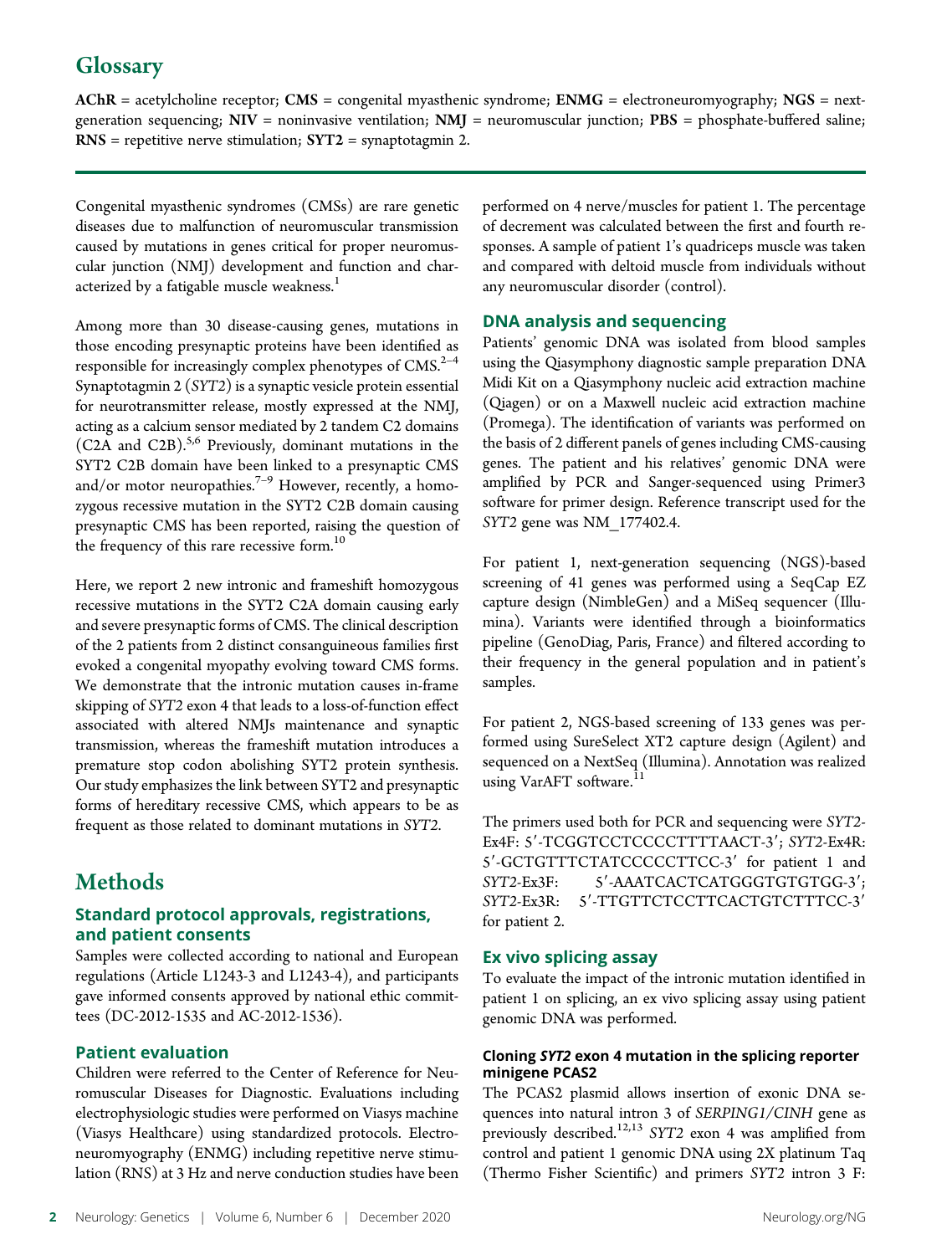AGTCGGATCCCTAGGGGTTCTGATGGGCC and SYT2 intron 4 R: GACTACGCGTAAGCCAGCAT-CAATGTCCA. PCR conditions were 98°C for 30 seconds, followed by 30 cycles with 98°C for 10 seconds, 60°C for 15 seconds, 72°C for 30 seconds, and 72°C for 5 minutes. After PCR product separation and purification (NucleoSpin Gel and PCR Clean-up, Macherey Nagel), there are digested with BamHI and MluI (New England Biolabs) and inserted into pCAS2 vector. After selected colonies (α-select silver, Bioline), plasmid DNA was purified (NucleoSpin Plasmid, Mini kit for plasmid DNA, Macherey Nagel) and controlled by sequencing (Eurofins Scientific, France).

#### Cell culture and transient transfection

HEK293T cells were cultured in Dulbecco Modified Eagle Medium with 4.5 g of glucose (Thermo Fisher Scientific, France) supplemented with 10% fetal bovine serum (Thermo Fisher Scientific, France) and 100 U/mL penicillin/ streptomycin (Thermo Fisher Scientific, France) at 37°C in a humidified 5%  $CO<sub>2</sub>$  atmosphere. Four micrograms per well of WT or mutant construct DNA was transiently transfected in 6-well plates (TPP plate; Sigma-Aldrich) using FuGENE6 (Promega).

#### RT-PCR

After 24 hours of transfection, total RNA was purified and reverse transcribed (QuantiTect SYBR Green RT-PCR Kit, Qiagen), and the resulting complementary DNA was amplified by PCR with primer minigen exon 2 F: GCTGACGTCGCCGCCCATCAC and minigen exon 3 R: CCCAGTAGTGGGCTGGGTAGG and Dream Taq Green (Thermo Fisher Scientific). Cycle conditions were 94°C for 3 minutes, followed by 30 cycles with 94°C for 10 seconds, 57°C for 20 seconds, 72°C for 50 seconds, and 72°C for 5 minutes. After separation by electrophoresis, RT-PCR products were visualized in ultraviolet light (GENI Gel Documentation System, Syngene). PCR products were purified with NucleoSpin Gel (Macherey Nagel) and sequenced by Eurofins to validate the splicing patterns.

#### Patient muscle biopsy analysis

To evaluate the direct or indirect pathogenic effect of intronic mutation at the synaptic level, a neuromuscular morphological analysis was performed for patient 1. The muscle biopsy of patient 2 has not been performed due to his very young age.

#### NMJ analysis

The NMJ-rich zone was determined by revealing cholinesterase activity using the classical Koelle method.<sup>14</sup> After 1 hour fixation with 4% paraformaldehyde in 1X-phosphate-buffered saline (PBS), muscle samples were saturated with 0.1 M glycine in PBS overnight at 4°C, blocked with 3% bovine serum albumin in PBS for 30 minutes, and incubated with primary antibodies overnight at 4°C. Alexa 488–conjugated anti-mouse or anti-rabbit IgG secondary antibodies (1:300, Thermo Fisher scientific) were used for immunofluorescence detection at room temperature for 4 hours after PBS washes. To visualize

postsynaptic acetylcholine receptors (AChRs), we used tetramethylrhodamine -labeled α-bungarotoxin (1:1,000, α-BGT, Molecular Probes; Life Technologies). For terminal axon, terminal Schwann cells, and immunofluorescence staining of SYT1 and SYT2, the following primary antibodies were used: monoclonal anti-neurofilament 165 kDa (1:500, 2H3 clone, Developmental Studies Hybridoma Bank, IA), monoclonal anti-neurofilament 200-kDa antibodies (1:500, RT97 clone, Boehringer Ingelheim, Germany), polyclonal anti-S100 antibody (1:100, Dako/Agilent), rabbit anti-SYT1 antibody (1: 100, Abcam, Cambridge, UK), and a rabbit anti-SYT2 antibody (1:100, Thermo Fisher Scientific), respectively. Whole mount specimens were observed using the laser scanning microscope (LSM) 510 confocal laser-scanning microscope equipped with a 63x objective (LSM 510, Carl Zeiss, Inc) after mounted in Vectashield (H-1000, Vector Laboratories).

#### Muscle morphology

To analyze the muscle fiber morphology, fiber type distribution, and accumulations, transversal cryosections of 10 μm were stained, respectively, with conventional hematoxylineosin, modified Gomori trichrome, nicotinamide adenine dinucleotide hydride tetrazolium reductase, and succinate dehydrogenase.

#### Data analysis and statistics

Statistical analysis and histogram were performed using GraphPad StatMate software (Prism8). In all figures, the data are presented as mean  $\pm$  SEM. The statistical results were presented as follows: ns = no significant ( $p > 0.05$ ),  $\gamma p < 0.05$ ,  $x^*$   $p$  < 0.005, \*\*\*  $p$  < 0.001, and \*\*\*\*  $p$  < 0.0001. The NMJ morphometric analyses were performed using a new standardized ImageJ-based platform workflow NMJ-morph adapted for humans to facilitate comparative normal and pathologic analysis of pre- and postsynaptic components such as overall NMJ area and degree of AChR fragmentation, the most critical parameters for defining synaptic morphology in vivo as previously described.<sup>15</sup> SYT1 and SYT2 quantification of staining intensity was performed by measuring the average fluorescence intensity of specific antibodies against SYT1 or SYT2 using ImageJ software (version 2.0.0).

#### Data availability

Materials, methods, and data essentials to conduct this project are described in detail in the Methods section.

### Results

#### Clinical presentation

The 2 affected patients were born from 2 distinct consanguineous families (figure 1A). Table 1 summarizes the clinical characteristics of both patients.

Patient 1 presented severe and global hypotonia, muscle weakness, hypomimic face, flat chest, poor crying, and feeding since birth. Although the patient's clinical course was stable, a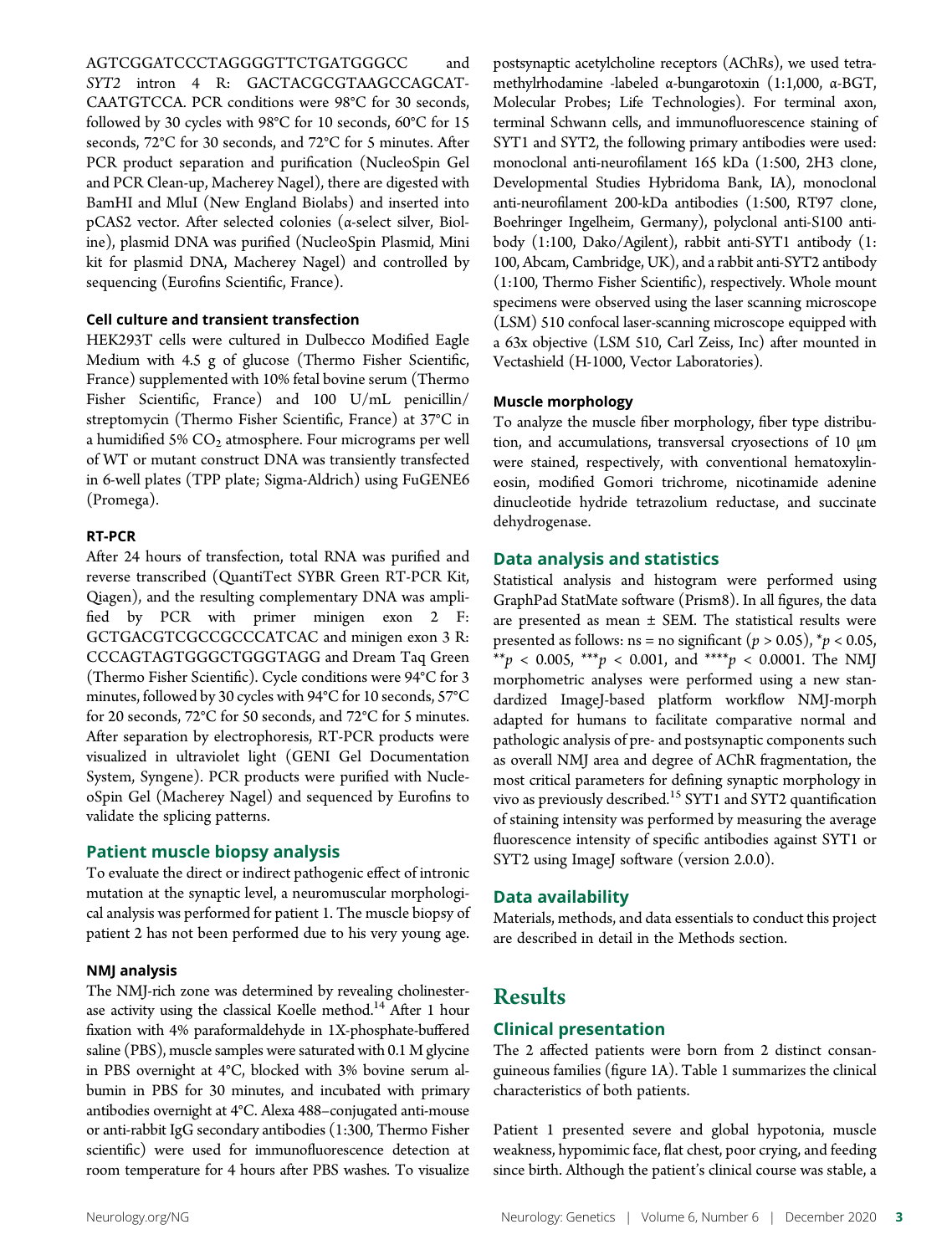Figure 1 Genetic and electrophysiologic features of recessive SYT2 mutations



(A) The family 1 and 2 pedigrees revealed that only patients 1 and 2 (in black) are affected in the families and support the recessive autosomal heredity from consanguineous families at second degree with grandparents who are sister and brother in both cases. (B) Decrement at RNS (3 Hz) was observed from 25% to 39% in 3 muscles/nerve. (C) Image of patient 2 showing a severe congenital hypotonia with muscle weakness preventing him from holding his head, respiratory failure requiring NIV, and a constant feeding tube. (D) Position of the identified mutations on the structure of SYT2 protein. Intronic and frameshift mutations identified in this study are indicated in red, respectively, in the C2A domain and in exon 3, whereas the homozygote recessive mutation described in the literature is noted in underlined red. The dominant missense mutations described in the C2B domain of SYT2 are represented in black. Exons encoding C2A and C2B domains are underlined. The codon START is indicated at the beginning of exon 2; exon 1 does not encode for any amino acids. (E) Sanger sequencing revealed a 465+1G>A substitution in patient 1 cDNA compared with the control. Red: the 4 nucleotides of the control (GACA), which are duplicated in patient 2. Green: modified amino acids. (F) Sequence alignment of the SYT2 region corresponding to nucleotides 319 to 354 (amino acids 107–118) of patient 2 compared with the control. Red: the 4 nucleotides of the control (GACA), which are duplicated in patient 2. Green: modified amino acids. \*Premature stop codon. NIV = noninvasive ventilation.

slight fluctuating ptosis was present. She had delay of motor milestone and developed scoliosis without tendon reflexes. Motor and sensory nerve conduction revealed very low

compound muscle action potential responses and normal sensory responses (table 2). Moreover, a decrement at (RNS, 3 Hz) was observed from 25 to 39% in 3 muscles (figure 1B).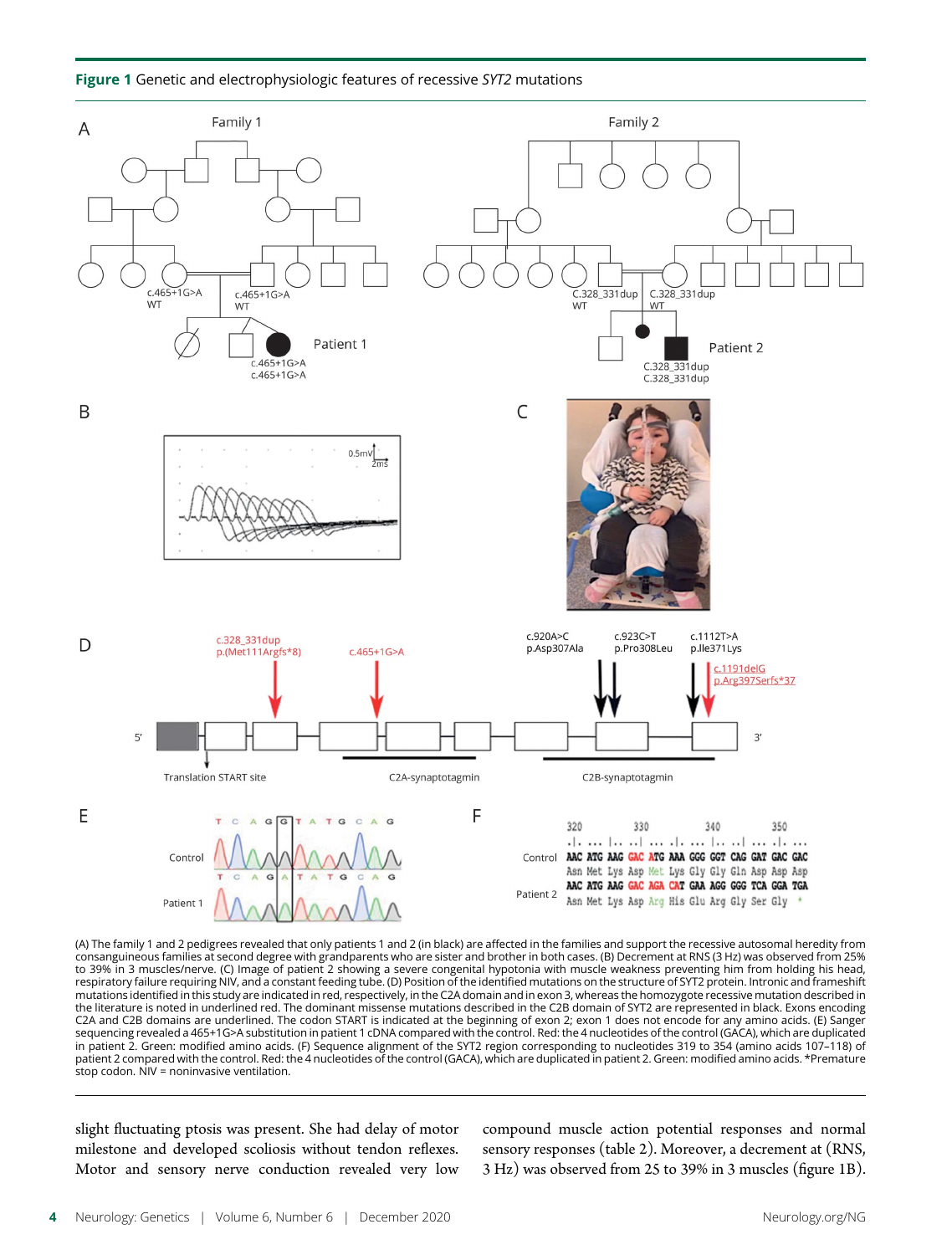|                                        | Patient 1                                                                              | <b>Patient 2</b>                                                               |
|----------------------------------------|----------------------------------------------------------------------------------------|--------------------------------------------------------------------------------|
| Characteristic at diagnosis            |                                                                                        |                                                                                |
| Pregnancy                              | Twin pregnancy, uneventful                                                             | Uneventful                                                                     |
| Birth                                  | Term delivery                                                                          | Term delivery                                                                  |
| Age, mo                                | 48                                                                                     | 8                                                                              |
| Sex                                    | Female, birth                                                                          | Male, birth                                                                    |
| <b>Mutations</b>                       | $c.465+1G > A$                                                                         | c.328_331dup; p.(Met111Argfs*8)                                                |
| First symptoms (age)                   | At birth                                                                               | At birth                                                                       |
| <b>Clinical description</b>            | Major hypotonia, hypomimic face                                                        | Major hypotonia, hypomimic face                                                |
|                                        | Global muscle weakness, poor feeding                                                   | Global muscle weakness                                                         |
|                                        | No swallowing difficulties, flat chest                                                 | Respiratory insufficiency                                                      |
|                                        | Poor crying                                                                            | Lack of succion refexe and swallowing                                          |
| <b>Fluctuations</b>                    | Mild ptosis                                                                            | No                                                                             |
| <b>Exacerbation, myasthenic crisis</b> | No, no                                                                                 | Yes: apneic crisis                                                             |
| <b>Supportive care</b>                 | No                                                                                     | Enteral nutrition by tube                                                      |
|                                        |                                                                                        | Assisted breathing (NIV) 24 h/24                                               |
| <b>Course characteristics</b>          |                                                                                        |                                                                                |
| <b>Response to therapy</b>             | +++, combined effect of AChEI with salbutamol and 3,4-DAP                              | +++, combined effect of AChEI with salbutamol and 3,4-DAP                      |
| <b>Symptoms during course</b>          | Hypomimic face, hypotonia, muscle weakness, and fluctuating ptosis                     | Hypotonia, muscle weakness, respiratory<br>insufficiency, sucking difficulties |
| <b>Motor function evolution</b>        | Good improvement of motor skills, tonus, and strength                                  | Moderate improvement of motor skills, tonus, and strength                      |
| <b>Fluctuations</b>                    | No                                                                                     | No                                                                             |
| <b>Exacerbation, myasthenic crisis</b> | No, no                                                                                 | No, apneic crisis                                                              |
| <b>Orthopedic retraction</b>           | Secondary knee flessum                                                                 | Secondary knee flessum                                                         |
| Scoliosis                              | Yes                                                                                    | No                                                                             |
| <b>Respiratory function</b>            | Normal                                                                                 | Reduce NIV to sleep                                                            |
| <b>Swallowing</b>                      | Normal                                                                                 | No                                                                             |
| <b>Motor milestones</b>                | Head control at 16 mo                                                                  | No head control at 11 mo, global hypotonia                                     |
|                                        | Sitting position with support at 2.5 y                                                 |                                                                                |
| <b>Neurologic explorations</b>         |                                                                                        |                                                                                |
| <b>ENMG</b> (age)                      | 8 mo                                                                                   | <b>ND</b>                                                                      |
| Decrement 3 Hz                         | 39% (spinal nerve)                                                                     | <b>ND</b>                                                                      |
| Increment 10 Hz                        | Could not be tested                                                                    | <b>ND</b>                                                                      |
| <b>Myopathic pattern</b>               | Yes (proximal muscles)                                                                 | <b>ND</b>                                                                      |
| <b>Muscle biopsy</b>                   | Minor remodeling with a predominance of type I fibers and atrophy<br>of type II fibers | <b>ND</b>                                                                      |
| <b>Brain MRI</b>                       | Normal                                                                                 | Normal                                                                         |
| <b>ABR</b>                             | <b>ND</b>                                                                              | Normal                                                                         |
| EEG                                    | <b>ND</b>                                                                              | Normal                                                                         |

#### Table 1 Clinical features of patients affected by recessive SYT2 mutations

Abbreviations: ABR = audiometry brainstem response; AChEI = acetylcholinesterase inhibitor; ENMG = electroneuromyography; ND = not done;<br>NIV = noninvasive ventilation; 3,4-DAP = diaminopyridine; +++ = good improvement.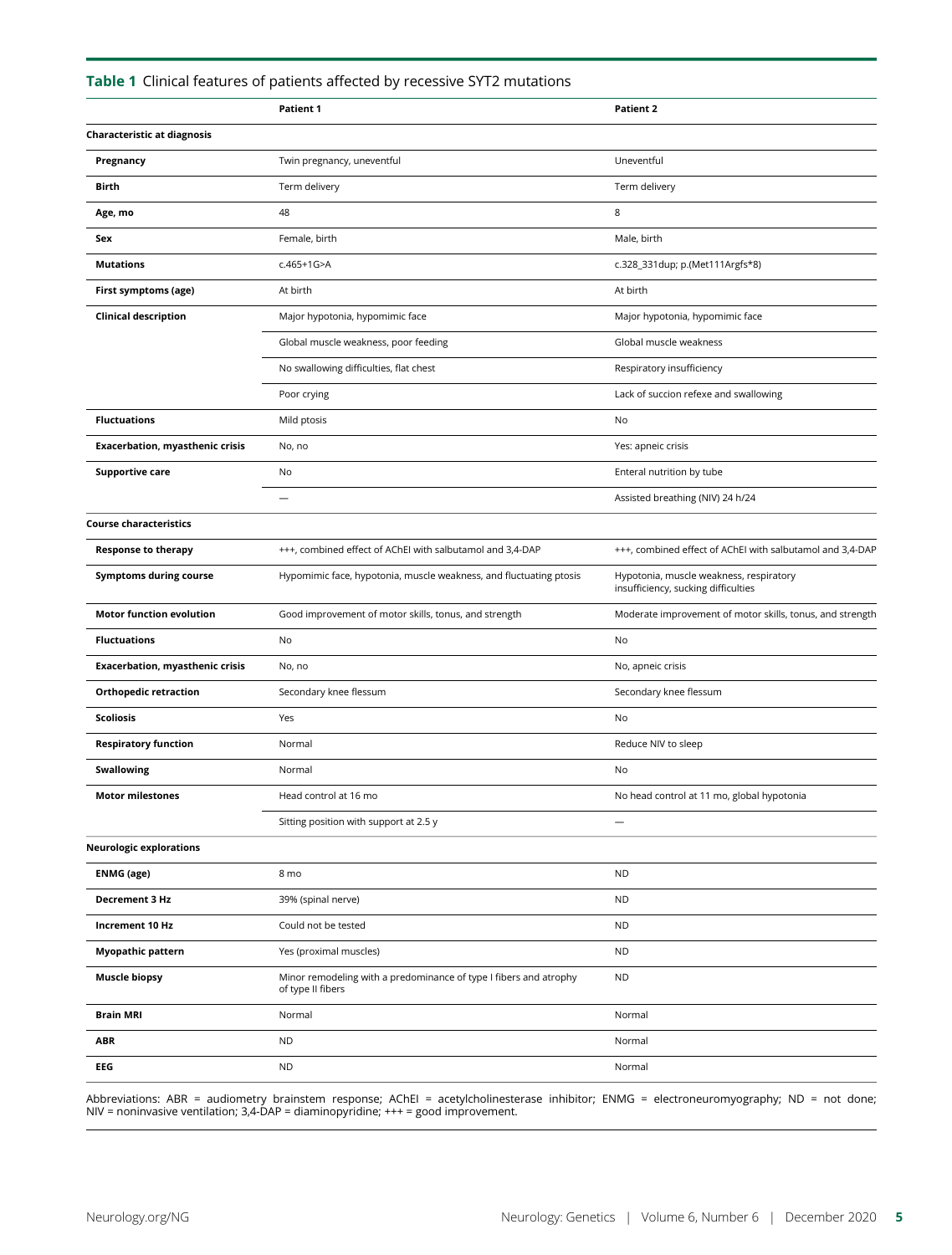| <b>CMAP recording site</b> | CMAP amplitude (mV) | MNCV (m/s) | % Change following  |
|----------------------------|---------------------|------------|---------------------|
| Peroneal                   | 0.4                 | 37         |                     |
| Fibular                    | 0.4                 |            |                     |
| Under malleolar            | 0.3                 | 47         |                     |
| Popliteal fossa            | 0.1                 |            |                     |
| Wrist                      | 0.8                 |            | $-25$               |
| Elbow                      | 0.3                 | 35         |                     |
| Trapezius                  | 1.1                 |            | $-39$               |
| Trapezius                  | 0.8                 |            | $-35$               |
| <b>SNAP recording site</b> |                     |            | MNCV (m/s)          |
| Wrist                      | 24                  |            | 56                  |
| Elbow                      | $\overline{7}$      |            |                     |
| Wrist                      | 22                  |            |                     |
| Elbow                      | 3.5                 |            |                     |
|                            |                     |            | SNAP amplitude (mV) |

Table 2 Patient 1 motor nerve conduction studies

Abbreviations: CMAP = compound muscle action potential; MNCV = motor nerve conduction velocity; SNAP = sensory nerve action potential.

In addition, needle EMG showed a myopathic pattern in proximal muscles without denervation (data not shown). Single-fiber EMG was not performed. Muscle biopsy analysis revealed a minor muscle remodeling with a predominance of type I fibers and atrophy of type II fibers in agreement with a CMS muscle profile (data not shown). The therapeutic association of AChEI (pyridostigmine), 3,4-diaminopyridine (DAP) (FIRDAPSE), and salbutamol from 8 months was well tolerated and led to regular and significant improvement of the child's motor skills. Withdrawal of therapy for electrophysiologic tests led to worsening of symptoms with reappearance of major hypotonia and generalized muscle weakness. She was born from a twin pregnancy unremarkable, and a previous child died 2 days after birth with anoxic-ischemic encephalopathy, likely related to CMS.

Patient 2 presented severe congenital hypotonia and muscle weakness, with respiratory insufficiency and poor feeding from birth. Since birth, he presented multiple anoxic episodes with desaturation and bradycardia despite noninvasive ventilation (NIV). He had increasing swallowing difficulties since age 2 months and from then required feeding tube (figure 1C). Electrophysiologic testing and muscle biopsy could not be performed. Treatment with pyridostigmine, FIRDAPSE, and salbutamol started at age 7 months, allowed the stabilization of the clinical course without anoxic episodes. An improvement of his motor skills with spontaneous movements of the upper and lower limbs, as well as a reduction of the NIV to sleep was possible at age 11 months without improvement in head control or swallowing.

In both cases, the clinical presentations first evoked a severe congenital myopathy that then progressed toward muscle fatigue and delay of motor milestones with no deformity of the feet, including pes cavus or hammer toes. Acetylcholine receptor, MuSK, or voltage-gated calcium channel antibodies were negative in both patients. The serum level of creatine kinase was normal. Parents of both children are asymptomatic, and ENMG performed in parents of patient 1 did not reveal any anomaly.

#### Genetic diagnosis

After NGS sequencing and variant filtering, 2 pathogenic homozygous variations in the SYT2 gene (NM\_177402.4) and a short list of nonpathogenic predicted consequence variants were obtained (table 3).

For patient 1, the intronic SYT2 variation c.465+1G>A affects the canonical splice donor site of exon 4, resulting in a loss of the splice donor site of exon 4 and to an in-frame skipping of exon 4 encoding a part of the SYT2 C2A domain (figure 1, D and E).

For patient 2, the frameshift variation c.328\_331dup (p.Met111Argfs\*8), localized in exon 3 of SYT2, is due to the duplication of 4 nucleotides (GACA) causing a shift in the reading frame that introduce a premature stop codon after translation of 8 new amino acids (figure 1, D and F). Thus, an abnormally short polypeptide and nonsense-mediated decay of the resulting messenger RNA that would result in the absence of SYT2 protein synthesis were predicted. Sanger sequencing confirmed the homozygous SYT2 variations in both patients and their heterozygous state in each asymptomatic parent.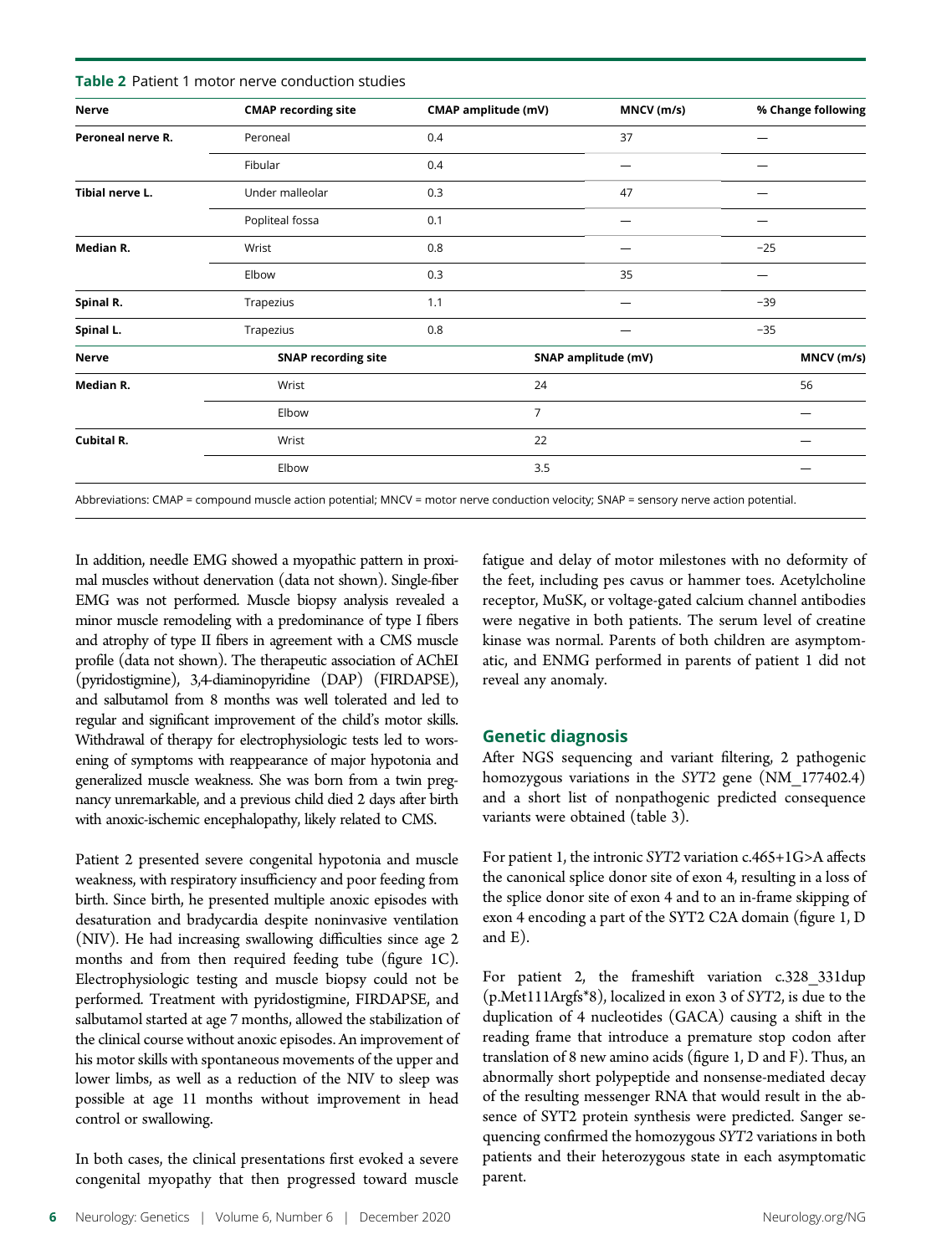Table 3 Variants retained after sequencing and filtering in patients

| Patient 1                   |                |              |                           |                       |
|-----------------------------|----------------|--------------|---------------------------|-----------------------|
| Gene name                   | <b>CACNA1S</b> | <b>CHAT</b>  | RYR1                      | SYT <sub>2</sub>      |
| <b>Locus number</b>         | NM_000069.2    | NM_020549.4  | NM_000540.2               | NM_177402.4           |
| <b>HGVS nucleotide</b>      | c.4077C>A      | C.2222G > A  | c.2682G>A                 | $c.465+1G>4$          |
| <b>HGVS protein</b>         | p.Tyr1359*     | p.Arg741Lys  | p.Pro894Pro               | -                     |
| <b>Gene consequences</b>    | Stop gain      | Missense     | Synonymous, splice region | Splice donor, intron  |
| Coverage                    | 467            | 449          | 328                       | 366                   |
| <b>Alternate read count</b> | 228            | 237          | 161                       | 363                   |
| <b>Proportion of reads</b>  | 49%            | 53%          | 49%                       | 99%                   |
| <b>Allelic transmission</b> | Heterozygous   | Heterozygous | Heterozygous              | Homozygous            |
| <b>Inheritance</b>          | Maternal       | Maternal     | Paternal                  | Paternal and maternal |
| <b>Patient 2</b>            |                |              |                           |                       |
| Gene name                   | <b>PREPL</b>   |              | RYR1                      | SYT <sub>2</sub>      |
| Locus number                | NM_001171606   |              | NM_000540.2               | NM_177402.4           |
| <b>HGVS nucleotide</b>      | c.1517A>G      |              | C.5000G>A                 | c.328_331dup          |
| <b>HGVS protein</b>         | p.Tyr506Cys    |              | p.Arg1667His              | p.(Met111Argfs*8)     |
| <b>Gene consequences</b>    | Missense       |              | Missense                  | Frameshift            |
| Coverage                    | 787            |              | 776                       | 415                   |
| <b>Alternate read count</b> | 378            |              | 372                       | 415                   |
| <b>Proportion of reads</b>  | 48%            |              | 48%                       | 100%                  |
| <b>Allelic transmission</b> | Heterozygous   |              | Heterozygous              | Homozygous            |
| Inheritance                 | Maternal       |              | Maternal                  | Paternal and maternal |

Abbreviations: CACNA1S = calcium voltage-gated channel subunit alpha1 A; CHAT = choline acetyltransferase; HGVS = Human Genome Variation Society; PREPL = prolyl endopeptidase like; RYR1 = ryanodine receptor 1.

#### Mutation in intron 4 of SYT2 leads to exon 4 skipping

To evaluate the impact of the intronic mutation in SYT2 intron 4 at the molecular level, we generated a PCAS2 minigene construct including control or patient genomic DNA sequences spanning SYT2 exon 4 (figure 2A, a and b). RT-PCR analysis of the minigene transcripts revealed, as predicted, that the c.465+1G>A mutation induced a complete skipping of exon 4 (figure 2B). RT-PCR products sequencing confirmed exon 4 skipping triggered by the mutation. These results indicate that the SYT2 intronic variation abolishes the splice donor site of exon 4 leading to a 120 bp truncation (40 amino acids) in the N-terminal part of the SYT2 C2A domain.

#### NMJ abnormalities on patient 1 with mutation in SYT2 intron 4

The pathogenic impact of SYT2 exon 4 skipping at the synaptic level on the patient's muscle biopsy shows a major disruption of pre- and postsynaptic architectures (figure 3A). Immunostaining of motor axon appeared drastically disturbed with more than 80% of remodeled NMJ corresponding to partially innervated NMJ with thin and unbranched terminal axon contacting dispersed and fragmented synaptic gutters (figure 3, A and B). The remaining 20% of NMJs analyzed appeared fully denervated, without terminal axon, and neoformed NMJ with thin unbranched terminal axon contacting small cups of concentrated AChR clusters (figure 3, A and B). Moreover, a postsynaptic deficit corresponding to a significant decrease in the AChR area without affecting the number of AChR fragments per NMJ in the patient compared with the control is observed (figure 3B). Therefore, the categorization of the synaptic profiles supports that a large proportion of NMJs is remodeled or denervated in the patient compared with the control (figure 3B).

Although SYT2 is the major isoform at the NMJ, SYT1 is also expressed but to a lesser extent. Thus, to determine whether truncation of the C2A domain affects both synaptotagmin expressions at the NMJ, we evaluated the levels of SYT1 or SYT2 expression at the NMJ in the patient's muscle biopsy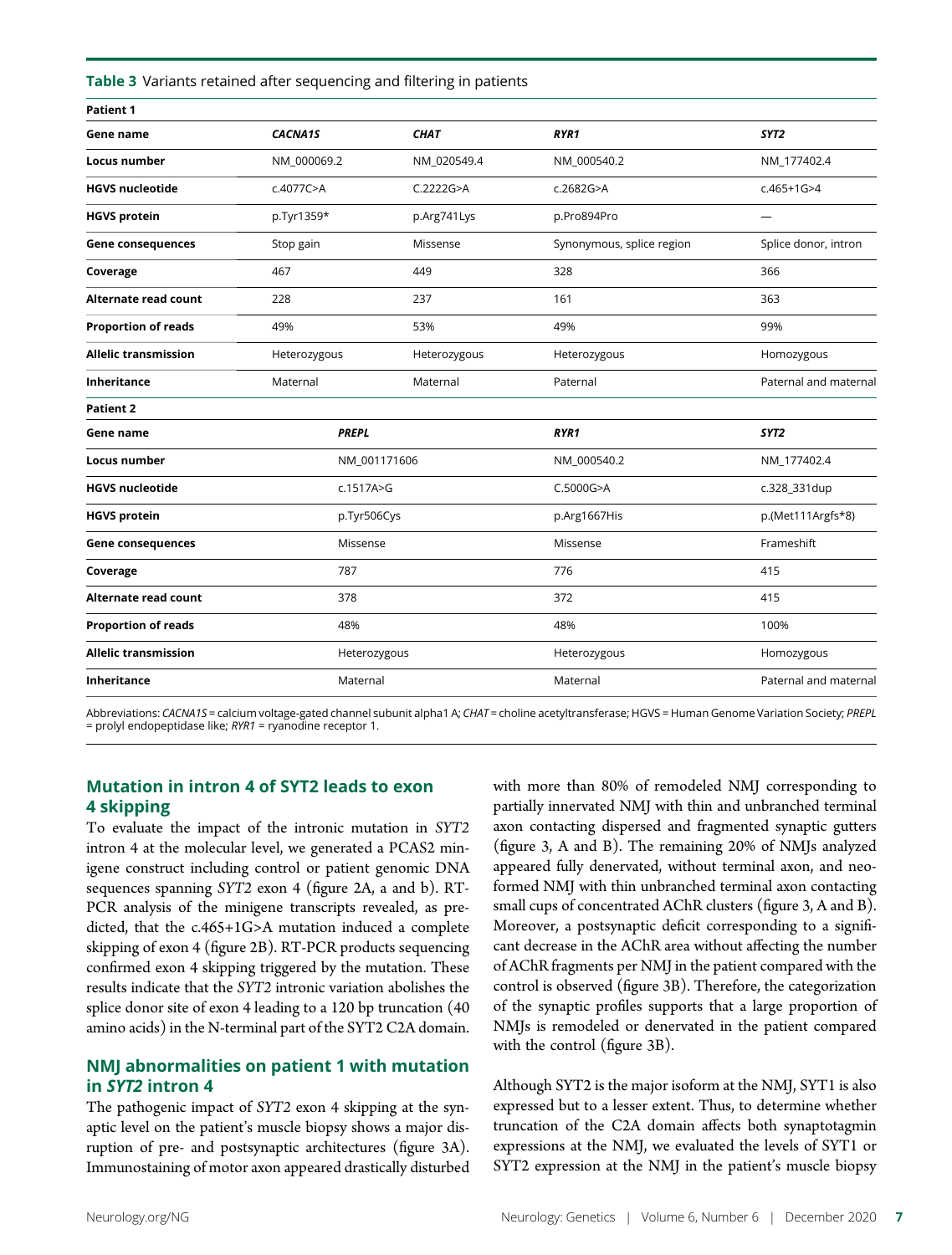

#### Figure 2 Patient 1 exon 4 skipping using the splicing reporter minigene PCAS2

compared with control (20 NMJs for each conditions) (figure 4A). For all NMJs analyzed, the quantification of the fluorescence intensity level showed a two-fold reduction of SYT2 expression and a significant increase of 40% of SYT1 immunostaining compared with the control (figure 4B). Of interest, the percentage of positive NMJs for SYT1 or SYT2 staining showed that although SYT2 is expressed in all NMJs in the control, only 20% of endplates displayed SYT2 immunostaining in the patient. Concomitantly, when SYT2 expression is reduced in the patient, we observed a moderate increase of 10% endplates expressing SYT1 compared with control (figure 4B). These results demonstrate that exon 4 skipping leads to reduced level of SYT2 immunostaining at the human NMJ associated with the upregulation of SYT1 expression.

## **Discussion**

In this study, we describe in 2 consanguineous families 2 new homozygous recessive mutations in the SYT2 gene responsible for severe and early presynaptic forms of CMS. In both patients, congenital myopathy was primary evoked with major neonatal hypotonia associated with global muscle weakness without foot deformities that differs from previous clinical presentation described in SYT2 dominant forms.<sup>7-9</sup> These clinical features were reinforced by the myopathic aspect of the muscle observed in both muscular histopathologic and electromyographic studies of patient 1. In the 2 cases, CMS diagnosis was demonstrated by major arguments including a significant decrement for patient 1 and a positive response to the same therapeutic association of AChEI, salbutamol, and 3,4-DAP resulting in a significant motor skills improvement.

Our study is in line with the recent identification of a new recessive homozygous mutation (c.1191delG; p.Arg397- Serfs\*37) in the SYT2 C2B domain coding region as the underlying cause of severe presynaptic CMS associated with atrophy and denervation in a consanguineous patient.<sup>10</sup> The clinical presentation, very similar to ours, showed an early onset of severe hypotonia, global weakness, areflexia with moderate bulbar deficit, and fatigable ptosis worsening during the day,<sup>10</sup> which differs from those described in the 3 dominant SYT2 cases with lower limb distal involvement with foot deformities mimicking Charcot-Marie-Tooth neuropathy.<sup>7-9</sup> Moreover, electrophysiologic studies have shown an reduction of compound muscle action potential amplitude at rest with an initial 1,000% facilitation, followed by a progressive decline at RNS (30–50 Hz) different from those observed in Lambert-Eaton myasthenic syndrome cases as well as a denervation with a highly polyphasic motor unit and potential duration identical to those observed in the recessive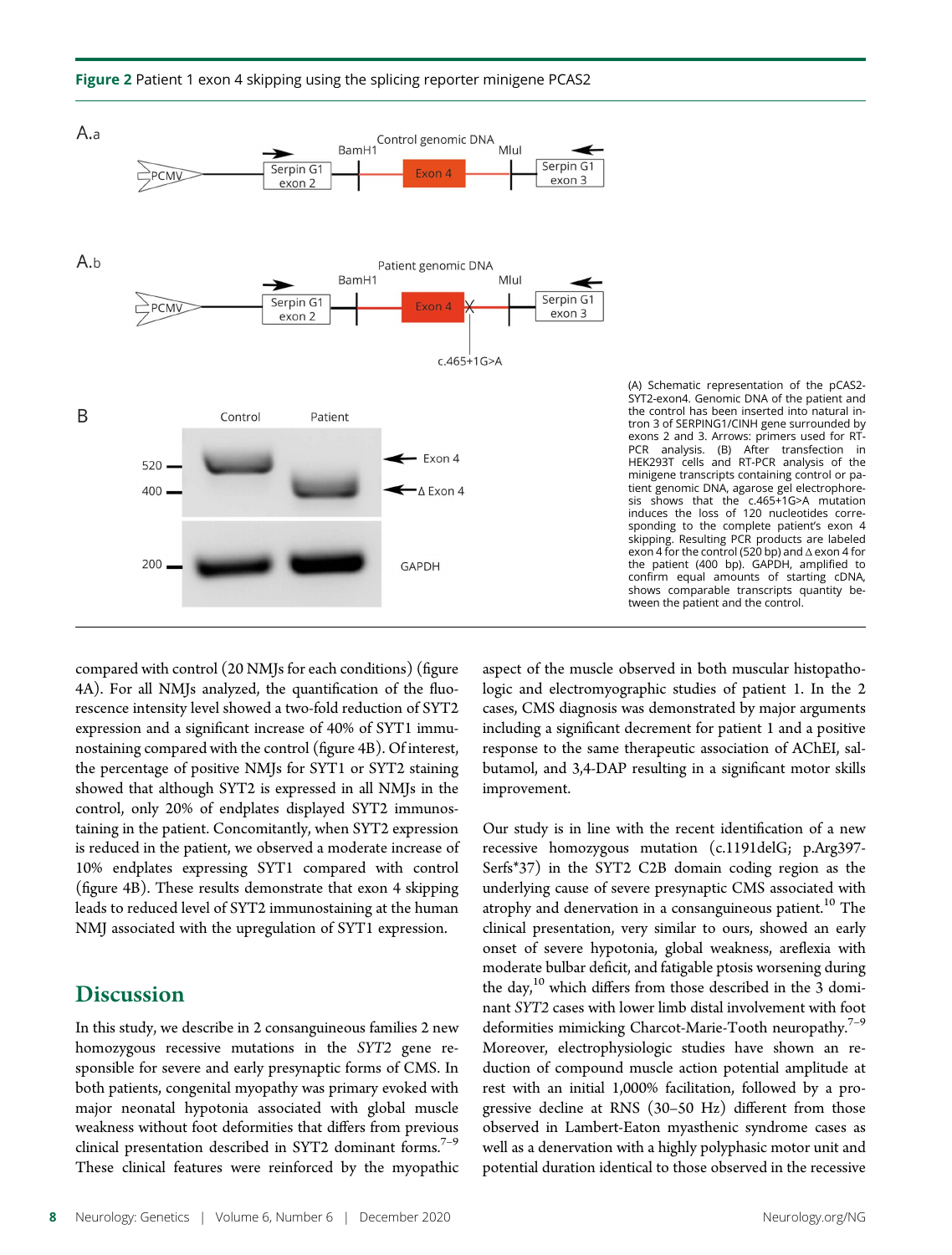Figure 3 Morphologic analysis of NMJ in patient 1



(A) Representative NMJ confocal pictures of the patient muscle biopsy immunostained with an anti-neurofilament antibody in green to label the motor axons and with α-bungarotoxin in red for postsynaptic AChR. Representative control, neoformed, remodeled, and denervated NMJ pictures are shown. Scale bar: 10 μm. (B) Histogram of NMJs classification into 4 categories and postsynaptic morphometric analyses. Changes in NMJs distribution with a majority of remodeled NMJs were observed in the patient compared with the control. Using human-adapted NMJ-morph workflow analysis on confocal z-stack projections of individual NMJs, histograms of postsynaptic components such as AChR fragment number, AChR area, or unoccupied AChR area showed a major remodeling of NMJs in the patient compared with the control. The same parameters were applied to the patient and the control. \*\*\*\*p < 0.0001. All error bars are SEM. AChR = acetylcholine receptor; NMJ = neuromuscular junction; ns = no significant change ( $p > 0.05$ ).

and dominant SYT2 forms.<sup>7-10</sup> In our study, due to the young age of the patients, without excluding his presence, no highfrequency stimulation or exercise contraction allowing the observation of an incremental response could be demonstrated. Moreover, needle EMG of a myopathic pattern associated with a denervation process at the NMJ of patient 1 was revealed, whereas only a denervation profile was reported in the recessive or dominant SYT2 mutations. $7-10$  Of note, in contrast to findings reported by the Maselli group showing an improvement in muscle fatigue with the combination of 3,4-DAP and pyridostigmine, without efficacy of albuterol, the additional combination of salbutamol in our patients resulted in a significant improvement in their still persistent fatigue.<sup>10</sup> Indeed, although the molecular mechanism of salbutamol

remains unclear, it is widely used in CMS and ameliorates the adverse effect of long-term pyridostigmine on NMJ structure.<sup>16</sup>

SYT2 is an essential protein responsible for synchronous vesicle release at the NMJ which C2B domain is critical for driving synaptic fusion,<sup>5,17</sup> while the C2A domain plays a crucial role in fast synchronous neurotransmitter release,  $18,19$  each of the two domains is involved in calcium binding in different ways. $20,21$ Previous studies indicate that the loss of normal calcium binding by heterozygote missense mutations in SYT2 C2B domain reduces neurotransmitter release leading to an autosomal dominant presynaptic CMS associated with a gain-offunction effect, which partly explains the incremental response.<sup>7–9,22</sup> In contrast, our data showed that the loss-of-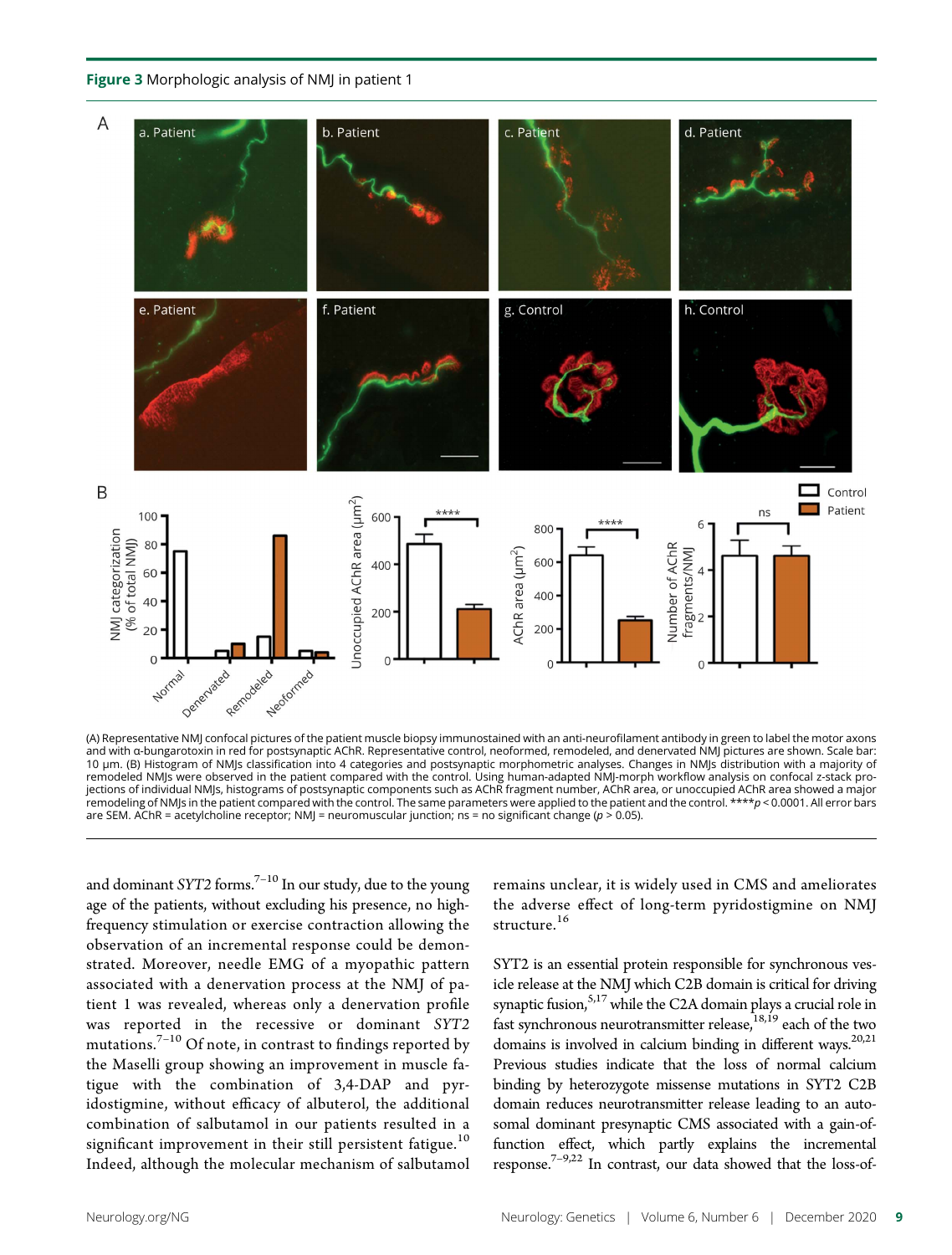



(A) Immunostaining study of SYT1 and SYT2 in green together with AChR in red to visualize the synaptic area. All NMJs express SYT2 in the control (a–c), whereas SYT2 staining intensity is decreased in the patient's NMJs (d–i). A large majority of NMJs expressing a low immunostaining intensity of SYT1 were detected in the control (j–l) while an increase in staining intensity and number of NMJs expressing SYT1 was observed in patient's samples (m–r). Scale bar:<br>10 μm. (B) Histograms of mean intensity and percentage of positi analyzed, including negative immunostaining, compared with the control. Number of NMJs analyzed: 50 for the patient and 30 for the control. \*\*\*p < 0.0001. All error bars are SEM. AChR = acetylcholine receptor; NMJ = neuromuscular junction; SYT = synaptotagmin.

function effect resulting from homozygous loss of SYT2 expression induces a strong reduction in evoked release of neu- $\frac{1}{2}$  rotransmitter.<sup>23</sup> Of interest, heterozygous dominant mutations described so far (substitutions in the C2B domain) result in a dominant negative effect directly affecting the calcium binding, whereas the reported homozygous recessive mutations cause either premature stop codon or exon skipping of the C2A domain, leading to a loss-of-function effect of SYT2 compensated by overexpression of SYT1, as demonstrated in this study.<sup>7–9,22</sup> These studies show that dominant mutations do not affect calcium binding in the same way as recessive mutations, which may partly explain the electrophysiologic and phenotypic differences observed in the patients. Thus, the nonlethal compensatory mechanism of synaptic transmission in the SYT2 KO mouse, likely due to expression of a second calcium sensor for fast release allowing to compensate the loss of SYT2, may explain the early and severe presynaptic phenotypes observed in our study.<sup>23</sup>

NMJ morphometric analysis from patient 1 muscle biopsy showed strong pre- and postsynaptic abnormalities corresponding to an increased denervation-reinnervation process. This is in line with a study demonstrating the importance of the SYT2 C2A domain in the neurite outgrowth and may explain the presynaptic abnormalities observed in patient 1's NMJs.<sup>24</sup> Furthermore, probably due to presynaptic alterations and neurotransmission defects, postsynaptic abnormalities with a significant decrease in the synaptic area without loss of AChR fragments have also been observed.

Although mice deleted from the SYT2 gene die around 3 weeks of general weakness, they do not show any developmental phenotype as do homozygous SYT2-I377N mutant mice in which decreased expression of SYT2 associated with increased expression of SYT1 is observed in the spinal cord.<sup>23,25</sup> Although the reason for the coexpression of several synaptotagmins detecting calcium at the synaptic level remains unclear, it seems likely that the evolutionary diversification of SYT1 into oligomeric complexes plays a regulatory role at a synaptic level when SYT2 is decreased. $^{23}$  These results are consistent with the overexpression of SYT1 when SYT2 is decreased in patient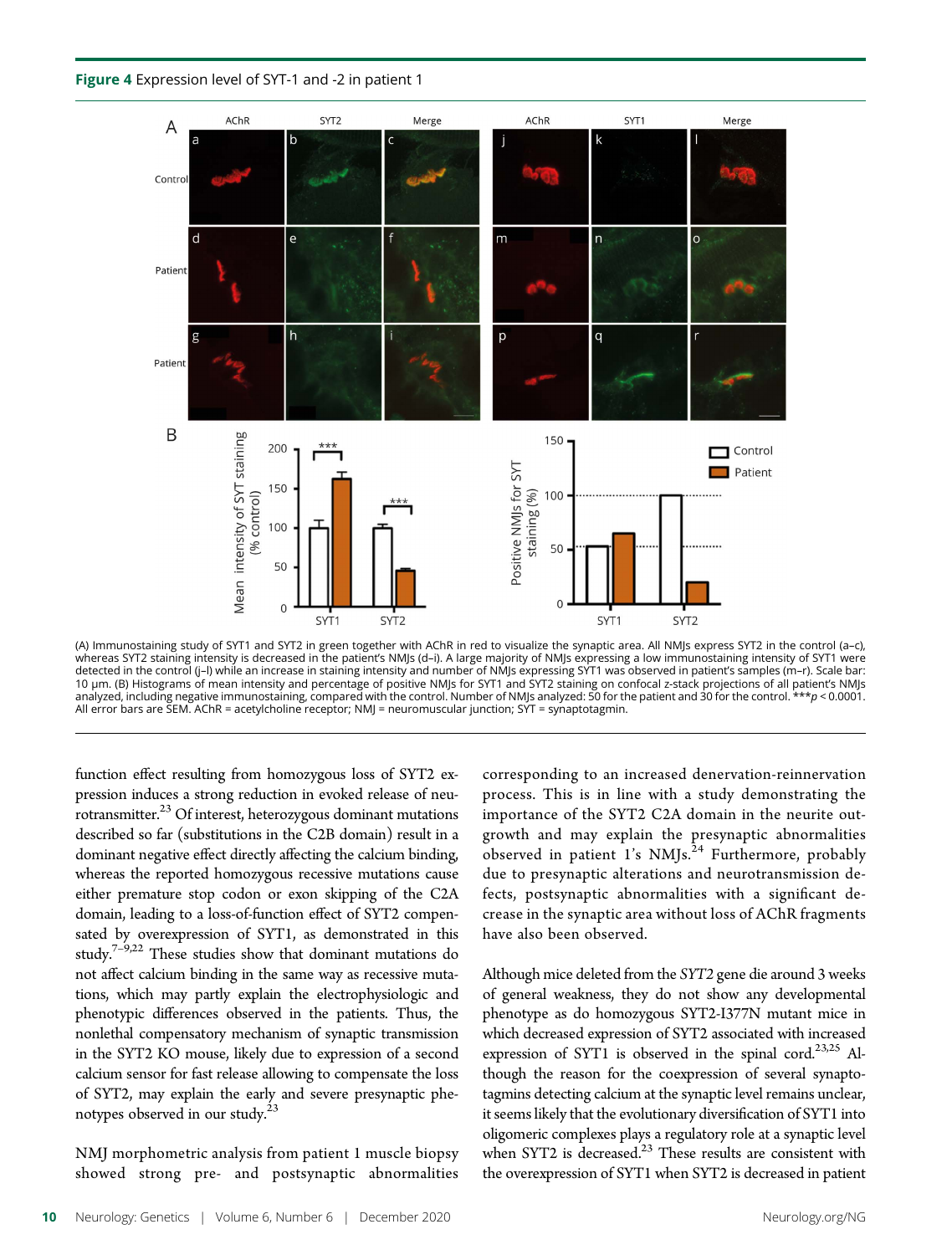1, and it can be hypothesized that is also the case in patient 2 in the complete absence of SYT2. Of note, studies of dominant negative SYT1 mutations in humans have reported clinical features of motor defects in early childhood without neurotransmission analysis.<sup>26</sup> This raises the matter of neuromuscular impairment in young patients with a recessive heterozygous mutation in the SYT1 gene.

In conclusion, we report the identification, of 2 novel homozygous recessive mutations in SYT2 in 2 consanguineous families responsible for a severe and early presynaptic CMS. This report describes recessive loss-offunction mutations in SYT2, one of which corresponds to the C2A domain and completes previous data on dominant SYT2-CMS associated with gain-of-function effect and the homozygous recessive mutation in the SYT2 C2B domain involved in presynaptic CMS form. Overall, our results allow us to consider that homozygous recessive mutations in both SYT2 C2A and C2B domains are associated with SYT2 loss-of-function effect, partly compensated by the overexpression of SYT1 leading to NMJ defects and resulting in similar complex forms of presynaptic CMS that may be as frequent as dominant mutations described so  $far<sup>7-9</sup>$  Thus, this study may be useful for the diagnosis and treatment for patients with presynaptic CMS due to recessive SYT2 mutations and highlights the need for early diagnosis of CMS as a treatable condition in massive hypotonia in neonates. Besides, this study underlines the interest of a massive sequencing of updated and differential gene panels for the genetic diagnosis of  $CMS<sup>27</sup>$  allowing the revelation of new mutations, new mode of transmission, new molecular pathomechanisms, and new genotype-phenotype correlations for known genes such as for the SYT2 gene.

#### Acknowledgment

The authors thank the family members for their contribution in this study. They also thank Dr. Sophie Nicole for giving them the PCAS2 Minigene obtained by Material Transfer Agreement (MTA) with INSERM UMRS1079 Laboratory.

#### Study funding

Supported by AFM-Téléthon and Fondation de l'avenir grant number AP-RM-18-022.

#### **Disclosure**

The authors report no disclosures relevant to the manuscript. Full disclosure form information provided by the authors is available with the full text of this article at [Neurology.org/NG.](http://ng.neurology.org/lookup/doi/10.1212/NXG.0000000000000534)

#### Publication history

Received by Neurology: Genetics June 18, 2020. Accepted in final form September 25, 2020.

#### **Appendix Authors**

| Name                                    | Location                                          | Contribution                                                                                                           |
|-----------------------------------------|---------------------------------------------------|------------------------------------------------------------------------------------------------------------------------|
| Stéphanie<br>Bauché, PhD                | Institute of<br>Myology, Paris                    | Study design and<br>conceptualization, analyzed the<br>data, and drafted the<br>manuscript for intellectual<br>content |
| Alain Sureau,<br>PhD                    | Institute of<br>Myology, Paris                    | Major role in ex vivo splicing<br>assay and revised the<br>manuscript                                                  |
| Damien<br>Sternberg, MD                 | APHP, Paris                                       | Major role in genetic data and<br>identification of SYT 2 mutation<br>in patient 1                                     |
| John Rendu,<br>PharmD, PhD              | Université de<br>Grenoble,<br>Grenoble            | Major role in genetic data and<br>identification of SYT 2 mutation<br>in patient 2                                     |
| Céline Buon                             | Institute of<br>Myology, Paris                    | Role in genetic and histology<br>data                                                                                  |
| Julien<br>Messéant, PhD                 | Institute of<br>Myology, Paris                    | Revised the manuscript and<br>technical assistance for NMJ-<br>morph workflow                                          |
| Myriam Boëx,<br>PhD                     | Institute of<br>Myology, Paris                    | Revised the manuscript                                                                                                 |
| Denis Furling,<br>PhD                   | Institute of<br>Myology, Paris                    | Revised the manuscript                                                                                                 |
| Julien Fauré,<br>PhD                    | Université de<br>Grenoble,<br>Grenoble            | Role in genetic data                                                                                                   |
| Xénia<br>Latypova, MD,<br>PhD           | Université de<br>Grenoble,<br>Grenoble            | Role in genetic data                                                                                                   |
| Antoinette<br>Bernabe Gelot,<br>MD, PhD | Trousseau<br>Hospital, Paris                      | Major role in histology study                                                                                          |
| Michele<br>Mayer, MD                    | Trousseau<br>Hospital, Paris                      | Role in clinical data                                                                                                  |
| Pierre Mary,<br>ΜD                      | Trousseau<br>Hospital, Paris                      | Realized the human muscle<br>biopsy                                                                                    |
| Sandra<br>Whalen, MD                    | Trousseau<br>Hospital, Paris                      | Major role in genetic data for<br>patient 1                                                                            |
| <b>Emmanuel</b><br>Fournier, MD,<br>PhD | Institute of<br>Myology, Paris                    | Major role in electrophysiologic<br>data and revised the<br>manuscript                                                 |
| <b>Isabelle Cloix,</b><br>МD            | Clermont Ferrand<br>Hospital, Clermont<br>Ferrand | Major role in clinical data                                                                                            |
| Ganaelle<br>Remerand, MD                | Clermont Ferrand<br>Hospital, Clermont<br>Ferrand | Major role in clinical data                                                                                            |
| Fanny<br>Laffargue, MD                  | Clermont Ferrand<br>Hospital, Clermont<br>Ferrand | Major role in clinical data                                                                                            |
| Marie-<br>Christine<br>Nougues, MD      | Trousseau<br>Hospital, Paris                      | Major role in clinical data and<br>revised the manuscript                                                              |

Continued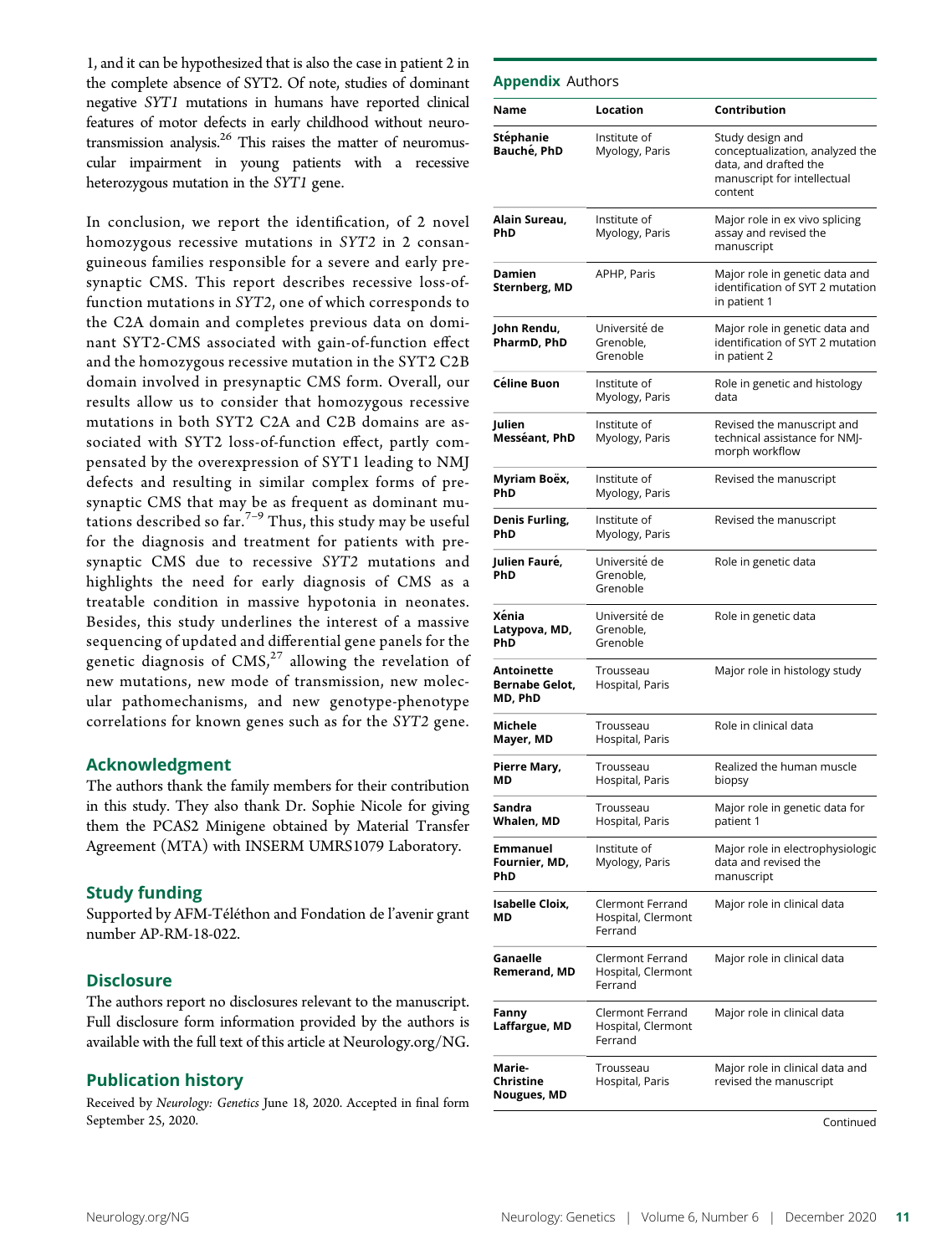#### Appendix (continued)

| <b>Name</b>                             | Location                       | Contribution                                                       |
|-----------------------------------------|--------------------------------|--------------------------------------------------------------------|
| <b>Bertrand</b><br>Fontaine, MD,<br>PhD | Institute of<br>Myology, Paris | Revised the manuscript                                             |
| Bruno Eymard,<br>MD, PhD                | Institute of<br>Myology, Paris | Major role in clinical data and<br>revised the manuscript          |
| Arnaud Isapof,<br>МD                    | Trousseau<br>Hospital, Paris   | Major role in clinical data and<br>revised the manuscript          |
| Laure<br>Strochlic, PhD                 | Institute of<br>Myology, Paris | Critical revision of the<br>manuscript for intellectual<br>content |

#### References

- Tintignac LA, Brenner HR, Rüegg MA. Mechanisms regulating neuromuscular junction development and function and causes of muscle wasting. Physiol Rev 2015; 95:809–852.
- 2. Rodríguez Cruz PM, Palace J, Beeson D. The neuromuscular junction and wide heterogeneity of congenital myasthenic syndromes. Int J Mol Sci 2018;19:1677.
- 3. Nicole S, Azuma Y, Bauché S, Eymard B, Lochmüller H, Slater C. Congenital myasthenic syndromes or inherited disorders of neuromuscular transmission: recent discoveries and open questions. J Neuromuscul Dis 2017;4:269–284.
- 4. Engel AG. Congenital myasthenic syndromes in 2018. Curr Neurol Neurosci Rep 2018;18:46.
- 5. Lee J, Guan Z, Akbergenova Y, Littleton JT. Genetic analysis of synaptotagmin C2 domain specificity in regulating spontaneous and evoked neurotransmitter release. J Neurosci 2013;33:187–200.
- 6. Rickman C, Archer DA, Meunier FA, et al. Synaptotagmin interaction with the syntaxin/SNAP-25 dimer is mediated by an evolutionarily conserved motif and is sensitive to inositol hexakisphosphate. J Biol Chem 2004;279:12574–12579.
- 7. Herrmann DN, Horvath R, Sowden JE, et al. Synaptotagmin 2 mutations cause an autosomal-dominant form of lambert-eaton myasthenic syndrome and nonprogressive motor neuropathy. Am J Hum Genet 2014;95:332–339.
- 8. Whittaker RG, Herrmann DN, Bansagi B, et al. Electrophysiologic features of SYT2 mutations causing a treatable neuromuscular syndrome. Neurology 2015;85:1964–1971.
- 9. Montes-Chinea NI, Guan Z, Coutts M, et al. Identification of a new SYT2 variant validates an unusual distal motor neuropathy phenotype. Neurol Genet 2018;4:e282.
- 10. Maselli RA, Linden HVD, Ferns M. Recessive congenital myasthenic syndrome caused by a homozygous mutation in SYT2 altering a highly conserved C-terminal amino acid sequence. Am J Med Genet A 2020;10:1002.
- 11. Desvignes JP, Bartoli M, Delague V, et al. VarAFT: a variant annotation and filtration system for human next generation sequencing data. Nucleic Acids Res 2018;46:W545–W553.
- 12. Gaildrat P, Killian A, Martins A, Tournier I, Frébourg T, Tosi M. Use of splicing reporter minigene assay to evaluate the effect on splicing of unclassified genetic variants. Methods Mol Biol 2010;653:249–257.
- 13. Tournier I, Vezain M, Martins A, et al. A large fraction of unclassified variants of the mismatch repair genes MLH1 and MSH2 is associated with splicing defects. Hum Mutat 2008;29:1412–1424.
- 14. Couteaux R, Taxi J. Distribution of the cholinesterase activity at the level of the myoneural synapse. Comptes Rendus Hebd Seances Acad Sci 1952;235:434–436.
- 15. Jones RA, Reich CD, Dissanayake KN, et al. NMJ-morph reveals principal components of synaptic morphology influencing structure-function relationships at the neuromuscular junction. Open Biol 2016;6:160240.
- 16. Vanhaesebrouck AE, Beeson D. The congenital myasthenic syndromes: expanding genetic and phenotypic spectrums and refining treatment strategies. Curr Opin Neurol 2019;32:696–703.
- 17. Mackler JM, Drummond JA, Loewen CA, Robinson IM, Reist NE. The C(2)B  $\operatorname{Ca}(2+)$ -binding motif of synaptotagmin is required for synaptic transmission in vivo. Nature 2002;418:340–344.
- 18. Stevens CF, Sullivan JM. The synaptotagmin C2A domain is part of the calcium sensor controlling fast synaptic transmission. Neuron 2003;39:299–308.
- 19. Wen H, Linhoff MW, McGinley MJ, et al. Distinct roles for two synaptotagmin isoforms in synchronous and asynchronous transmitter release at zebrafish neuromuscular junction. Proc Natl Acad Sci 2010;107:13906–13911.
- 20. Young SM, Neher E. Synaptotagmin has an essential function in synaptic vesicle positioning for synchronous release in addition to its role as a calcium sensor. Neuron 2009;63:482–496.
- 21. Guan Z, Bykhovskaia M, Jorquera RA, Sutton RB, Akbergenova Y, Littleton JT. A synaptotagmin suppressor screen indicates SNARE binding controls the timing and Ca2+ cooperativity of vesicle fusion. eLife 2017;6:e28409.
- 22. Shields MC, Bowers MR, Fulcer MM, et al. Drosophila studies support a role for a presynaptic synaptotagmin mutation in a human congenital myasthenic syndrome. PLoS One 2017;12:e0184817.
- 23. Pang ZP, Melicoff E, Padgett D, et al. Synaptotagmin-2 is essential for survival and contributes to Ca2+ triggering of neurotransmitter release in central and neuromuscular synapses. J Neurosci 2006;26:13493–13504.
- 24. Kabayama H, Takei K, Fukuda M, Ibata K, Mikoshiba K. Functional involvement of synaptotagmin I/II C2A domain in neurite outgrowth of chick dorsal root ganglion neuron. Neuroscience 1999;88:999–1003.
- 25. Pang ZP, Sun J, Rizo J, Maximov A, Südhof TC. Genetic analysis of synaptotagmin 2 in spontaneous and Ca2+-triggered neurotransmitter release. EMBO J 2006;25: 2039–2050.
- 26. Baker K, Gordon SL, Grozeva D, et al. Identification of a human synaptotagmin-1 mutation that perturbs synaptic vesicle cycling. J Clin Invest 2015;125:1670–1678.
- 27. Krahn M, Biancalana V, Cerino M, et al. A National French consensus on gene lists for the diagnosis of myopathies using next-generation sequencing. Eur J Hum Genet 2019;27:349–352.